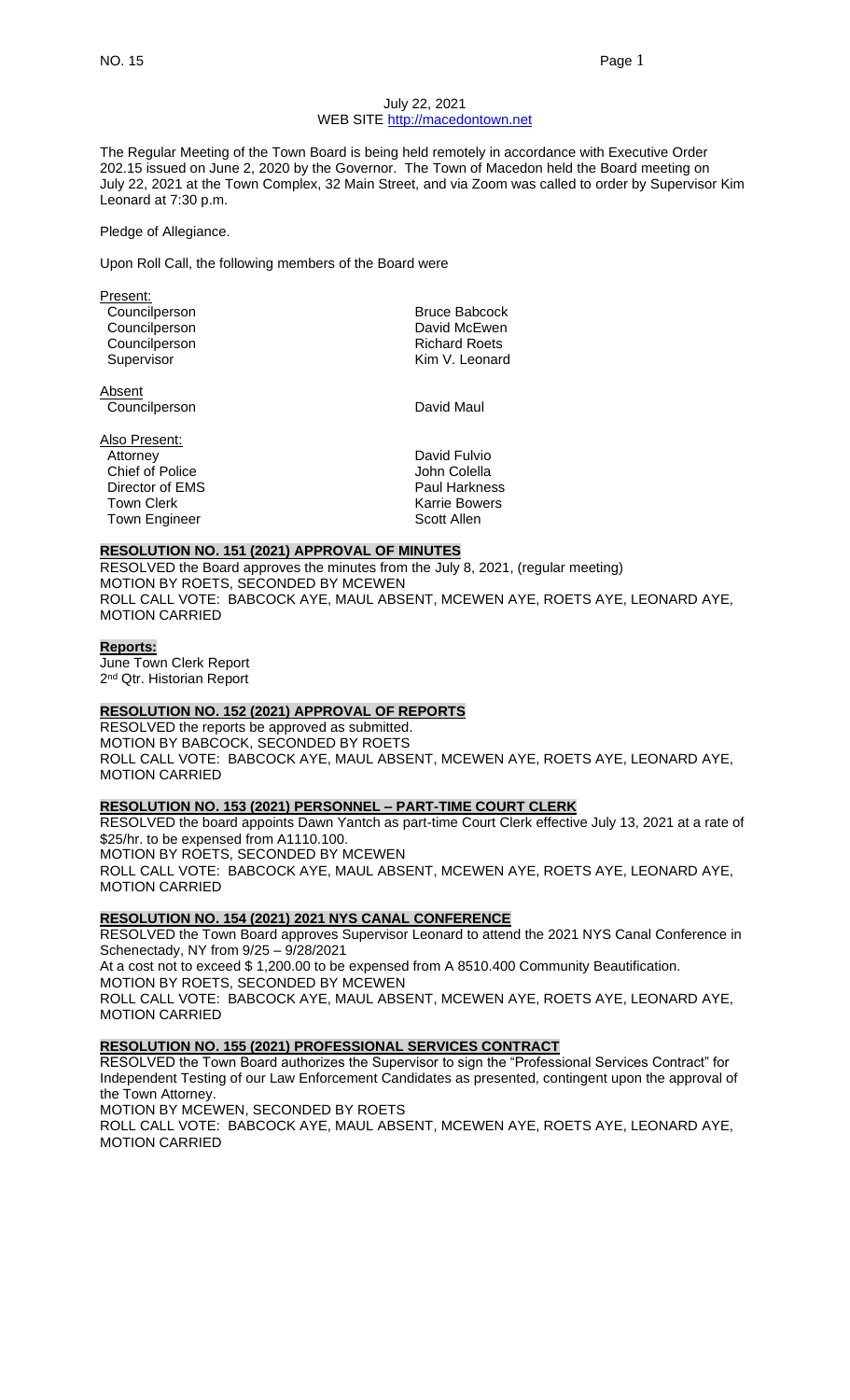# **RESOLUTION NO. 156 (2021) PAYMENT OF CLAIMS**

RESOLVED the bills be paid as audited MOTION BY MCEWEN, SECONDED BY ROETS ROLL CALL VOTE: BABCOCK AYE, MAUL ABSENT, MCEWEN AYE, ROETS AYE, LEONARD AYE, MOTION CARRIED

# **ABSTRACT NO. 16 (2021)**

| $2021 \# 994 - 1070$ | \$360,755.05 |
|----------------------|--------------|
| $2021 \# 54 - 61$    | \$13,817.55  |
|                      |              |

Total \$374,572.60

## **7:40 PM PUBLIC HEARING HARVS EXPANSION OF NON-CONFORMING USE**

## **RESOLUTION NO. 157 (2021) READING OF THE LEGAL NOTICE WAIVED**

RESOLVED the reading of the legal notice published in the July 11, 2021 issue of the Times be waived. MOTION BY ROETS, SECONDED BY ROETS ROLL CALL VOTE: BABCOCK AYE, MAUL ABSENT, MCEWEN AYE, ROETS AYE, LEONARD AYE, MOTION CARRIED

Public hearing is now open for public comment. Having heard no public comment

# **RESOLUTION NO. 158 (2021) PUBLIC HEARING CLOSED**

RESOLVED the public hearing be closed at 7:44 p.m. MOTION BY ROETS, SECONDED BY MCEWEN ROLL CALL VOTE: BABCOCK AYE, MAUL ABSENT, MCEWEN AYE, ROETS AYE, LEONARD AYE, MOTION CARRIED

# **RESOLUTION NO. 159 (2021) HARVS HARLEY DAVIDSON SPECIAL PERMIT – EXPANSION OF NON-CONFORMING USE**

WHEREAS, the Kimberly S. Wyman Family Trust owns the property at 3120 Kittering Road, tax I.D. number 61113-00-160792,

AND WHEREAS, the property is a legally pre-existing, non-conforming use in an AR-40 zoning district,

AND WHEREAS, the Applicant seeks to construct a new accessory structure on the property for storage and a dwelling unit,

AND WHEREAS, the Town Planning Board at their July 19, 2021 recommended the Town Board approve the Special Permit for this expansion,

AND WHEREAS, the Town Board held a public hearing on July 22, 2021 to hear any public comment on the application,

NOW THEREFORE BE IT RESOLVED, the Town Board issues a special permit pursuant to Town Code 300-167, to enable construction of a new 8,000 sf. detached accessory structure at 3120 Kittering Road. MOTION BY MCEWEN, SECONDED BY ROETS

ROLL CALL VOTE: BABCOCK AYE, MAUL ABSENT, MCEWEN AYE, ROETS AYE, LEONARD AYE, MOTION CARRIED

#### **RESOLUTION NO. 160 (2021) INDUS RESTAURANT SPECIAL USE PERMIT APPROVED**

WHEREAS, Indus Hospitality Group has made application to the Macedon Town Board to obtain a special use permit to operate a restaurant at property owned by Zurich Family, LLC located 362 NYS Route 31,

AND WHEREAS, the Wayne County Planning Board at their May 26, 2021 recommended approval of the Special Use Permit per their response letter dated June 4, 2021,

AND WHEREAS, the Town Board held a public hearing on the Special Use Permit application on June 24, 2021 to hear public comment on the application,

AND WHEREAS, the Town of Macedon Planning Board at its July 19, 2021 meeting, as Lead Agent, issued a SEQRA negative declaration and Final site plan approval for the overall development proposal of a Hotel and Restaurant for this Applicant,

NOW THEREFORE BE IT RESOLVED, the Town Board grants Indus Hospitality a Special Use Permit to operate a restaurant at 362 NYS Route 31 on tax parcel ID# 61111-00-274731 and 61111-00-274709 as per Town Code section 300-183, subject to the following conditions: